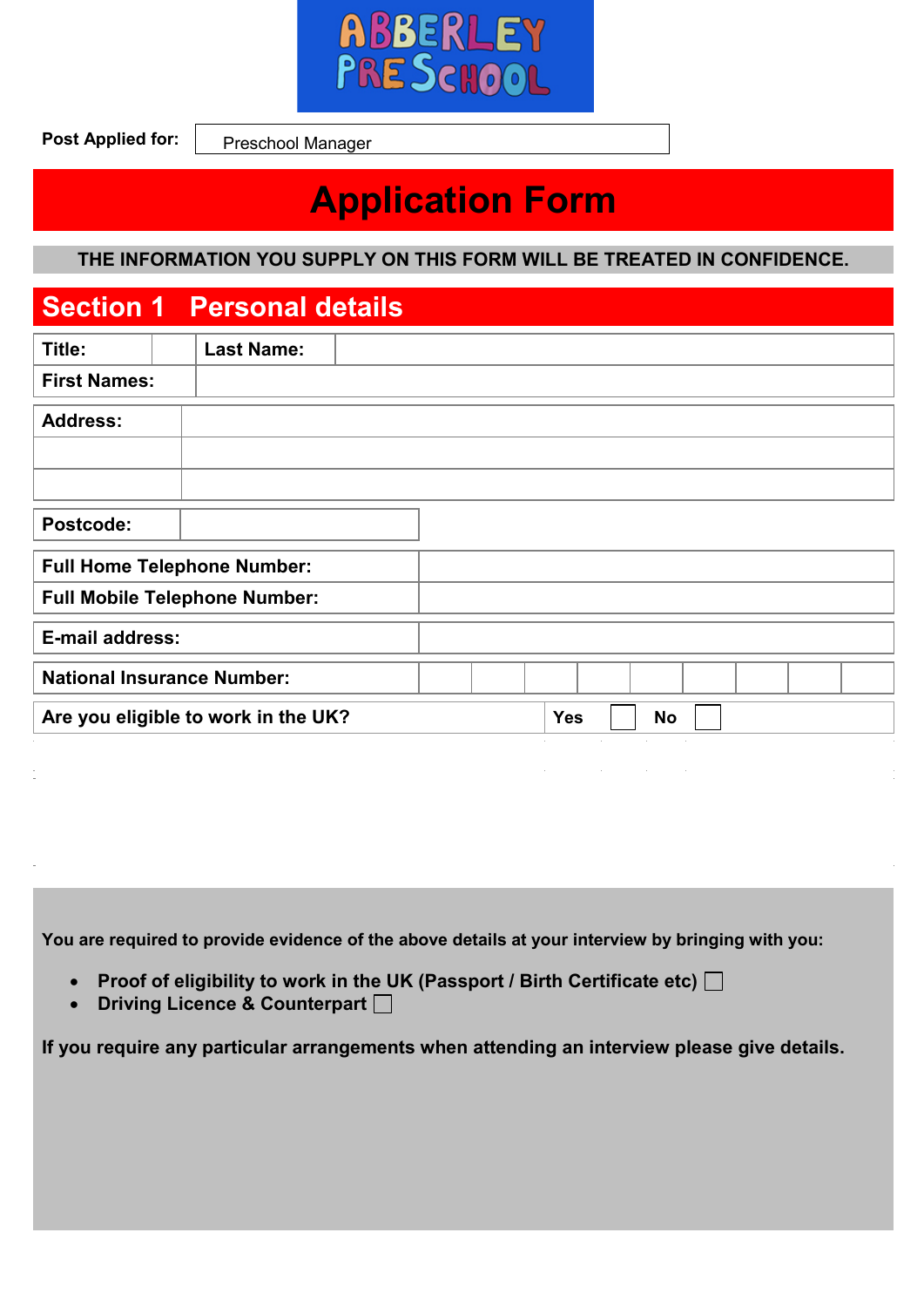## **Section 2 Rehabilitation of Offenders Act**

| Have you ever been convicted of a criminal offence? $\vert$ Yes |         | <b>No</b> |
|-----------------------------------------------------------------|---------|-----------|
| Have you any prosecutions pending?                              | Yes $ $ | No        |
|                                                                 |         |           |
|                                                                 |         |           |

**If yes, please give details / dates of offence(s) and sentence:**

### **Section 3 Health**

| Number of days absent in the last 2 years:                |                         |
|-----------------------------------------------------------|-------------------------|
| Please state number of times in the last 2 years:         |                         |
| Are you registered disabled?                              | <b>No</b><br><b>YES</b> |
| If yes please provide your disability number and details: |                         |

## **Section 4 Education and training – start with the most recent and work back**

| <b>Date</b><br>From | <b>Date</b><br>To | <b>Name of School</b> | <b>Examinations taken and Qualifications Gained (Specify Grades)</b> |
|---------------------|-------------------|-----------------------|----------------------------------------------------------------------|
|                     |                   |                       |                                                                      |
|                     |                   |                       |                                                                      |
|                     |                   |                       |                                                                      |
|                     |                   |                       |                                                                      |
|                     |                   |                       |                                                                      |
|                     |                   |                       |                                                                      |
|                     |                   |                       |                                                                      |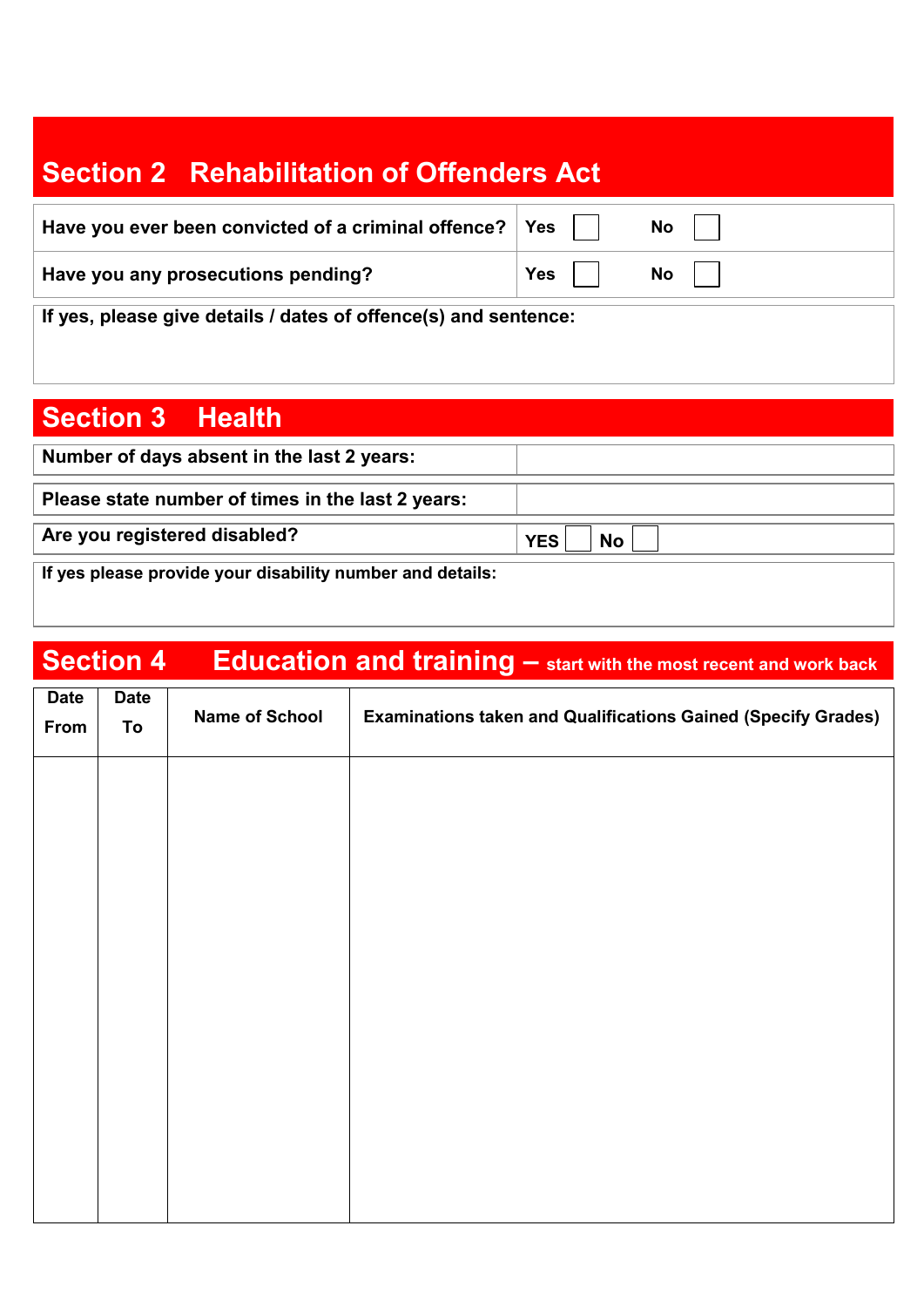## **Section 5 Employment Record - start with the most recent and work back**

**Please list chronologically, starting with current or last employer**

| Name and Address of | Date  | Date | Job Title/Job Function/ Responsibilities: | <b>Reason for</b> |
|---------------------|-------|------|-------------------------------------------|-------------------|
| Employer            | From: | To:  |                                           | Leaving           |
|                     |       |      |                                           |                   |
|                     |       |      |                                           |                   |
|                     |       |      |                                           |                   |
|                     |       |      |                                           |                   |
|                     |       |      |                                           |                   |
|                     |       |      |                                           |                   |
|                     |       |      |                                           |                   |
|                     |       |      |                                           |                   |
|                     |       |      |                                           |                   |
|                     |       |      |                                           |                   |
|                     |       |      |                                           |                   |
|                     |       |      |                                           |                   |
|                     |       |      |                                           |                   |
|                     |       |      |                                           |                   |
|                     |       |      |                                           |                   |
|                     |       |      |                                           |                   |
|                     |       |      |                                           |                   |
|                     |       |      |                                           |                   |
|                     |       |      |                                           |                   |
|                     |       |      |                                           |                   |
|                     |       |      |                                           |                   |
|                     |       |      |                                           |                   |
|                     |       |      |                                           |                   |
|                     |       |      |                                           |                   |
|                     |       |      |                                           |                   |
|                     |       |      |                                           |                   |
|                     |       |      |                                           |                   |
|                     |       |      |                                           |                   |
|                     |       |      |                                           |                   |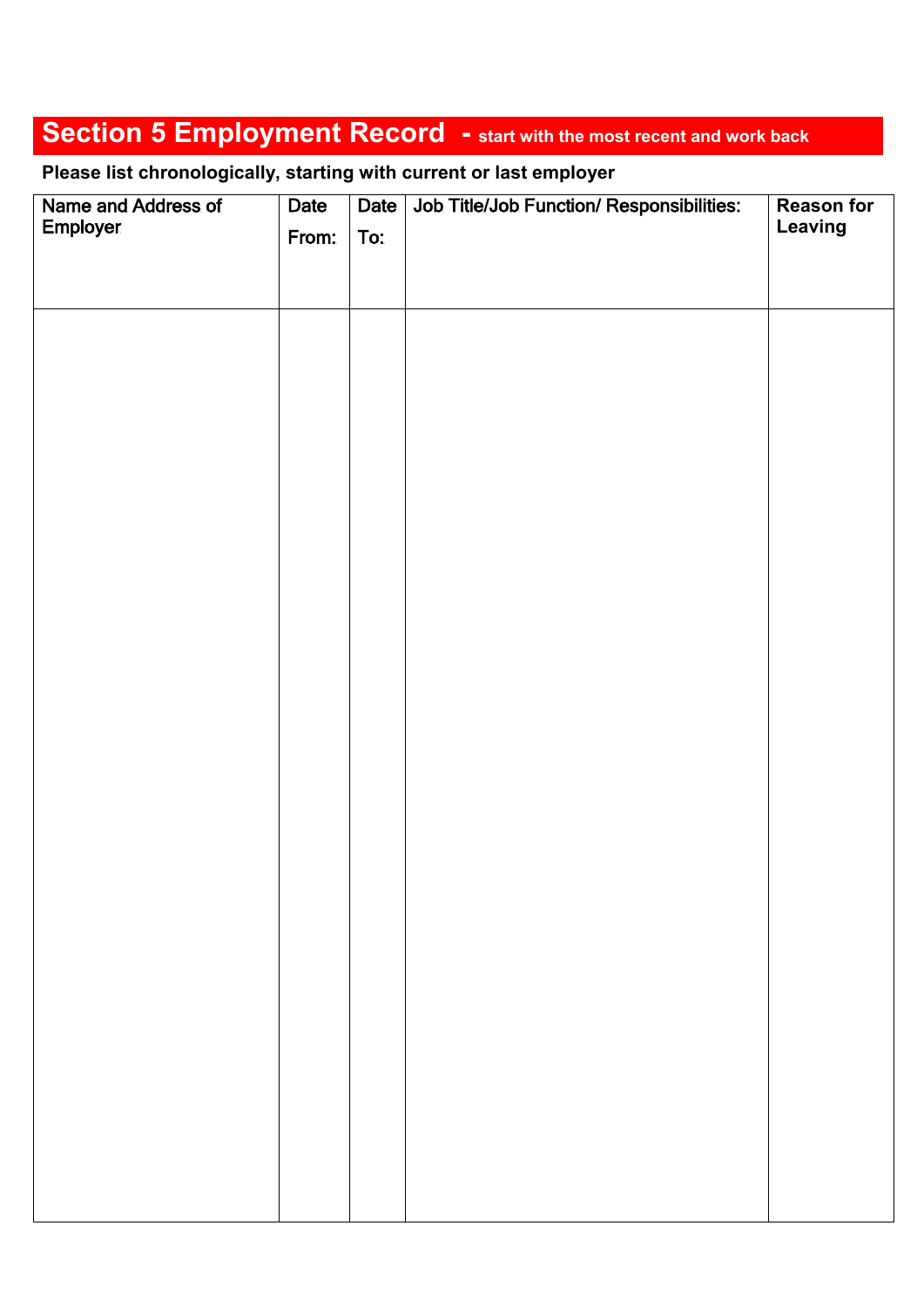### **Section 6 Personal Attributes**

**Use this section to add any further information which directly relates to your suitability for this position.**